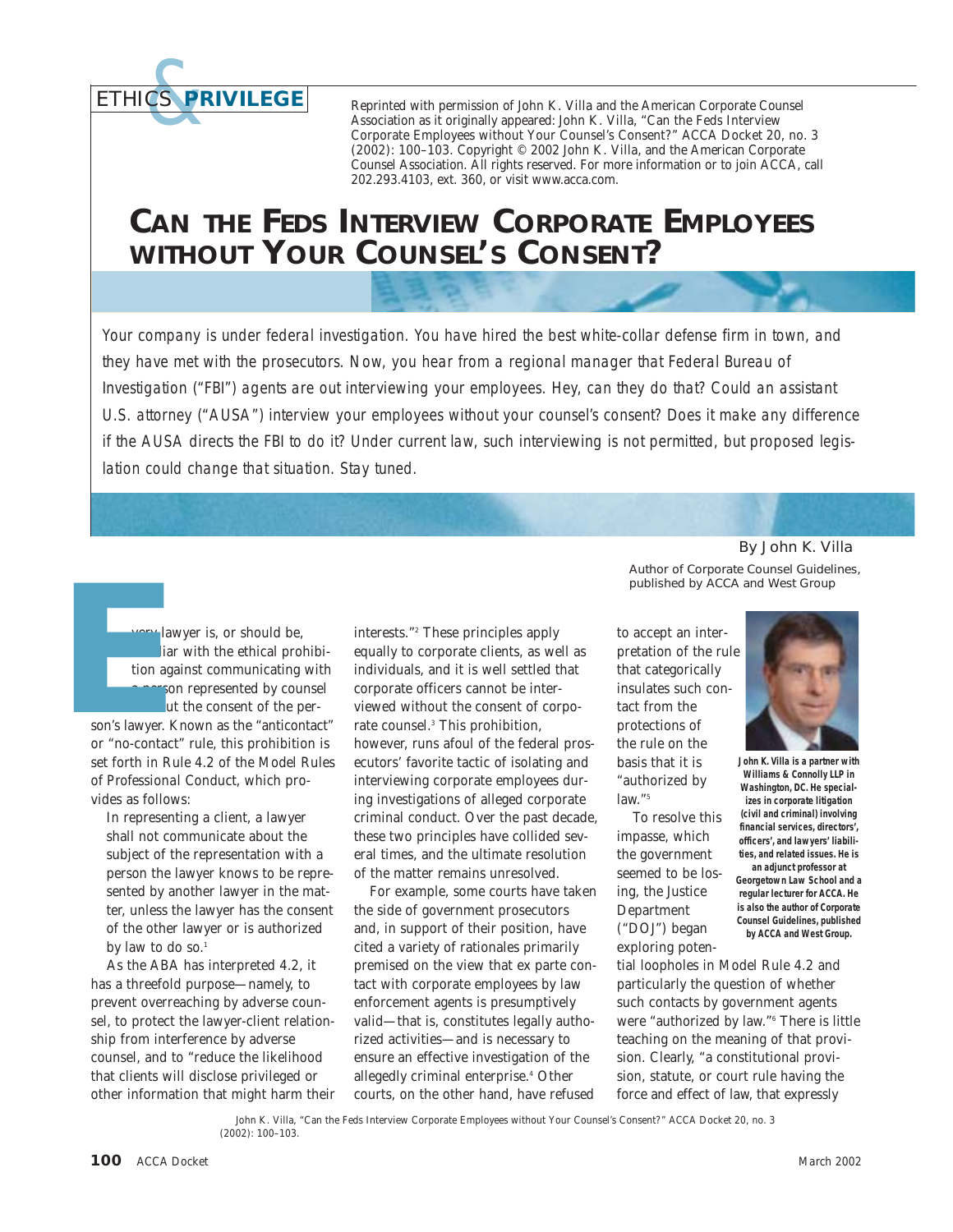allows a particular communication to occur in the absence of counsel," satisfies the "authorized by law" exception.7 But in the absence of these types of enactments or rulings, when, exactly, is a communication with a represented employee by a government investigator "authorized by law" so as to fall within the exception to the no-contact provision of Rule 4.2?

Before the enactment of the McDade Amendment<sup>8</sup> in 1998, DOJ took the position that the ethical prohibitions of DR7-104(A)(1) of the *Model Code of Professional Responsibility*, the predecessor to *Model Rule* 4.2, did not apply to federal prosecutors engaged in authorized law enforcement activity.<sup>9</sup> This position was memorialized in the so-called Thornburgh Memorandum, which Attorney General Richard Thornburgh issued in 1989.<sup>10</sup> Although several courts concurred with this position in decisions both before<sup>11</sup> and after<sup>12</sup> its official pronouncement in the Thornburgh Memorandum,<sup>13</sup> other courts refused to recognize that all criminal investigative activities of federal prosecutors or their agents before the institution of formal criminal proceedings fell within the "authorized by law" exception.<sup>14</sup>

In a classic case of bootstrapping, DOJ undertook to provide authorization "by law" for its own conduct by issuing regulations that not only purported to authorize federal prosecutors to engage in noncustodial, preindictment communications with employees of a corporation under investigation, but also declared that the regulations amounted to "law" within the meaning of the "authorized by law" exception to Rule 4.2.15

In 1998, Congress effectively invalidated DOJ's regulations through its enactment of the Citizens Protection Act, or McDade Amendment,<sup>16</sup> which

subjects federal prosecutors to state ethics rules. Thus, in criminal investigations and prosecutions, "attorneys for the government shall conform their conduct and activities to the state rules and laws, and federal local court rules, governing attorneys in each State where such attorney engages in that attorney's duties."17

So what is the current understanding of "authorized by law" when applied to federal criminal investigations? As stated in one of the comments to the rule, a communication "authorized by law" includes "constitutionally permissible investigative activities of lawyers representing governmental entities, directly or through investigative agents," before criminal or civil enforcement proceedings have been commenced, "*when* there is applicable judicial precedent that either has found the activity permissible under this Rule or has found this Rule inapplicable."18 Thus, where a body of decisional law exists that permits prearrest or preindictment contacts with represented persons, based on the conclusion "that the public interest in investigating crime may outweigh the interests served by the Rule in the criminal context,"19 such decisional authority falls within the meaning of the phrase "authorized by law."20

As a general rule, therefore, federal prosecutors are "authorized by law" when they "employ legitimate investigative techniques in conducting or supervising criminal investigations."21 Although the use of informants in gathering evidence is ordinarily regarded as a legitimate investigative tactic,<sup>22</sup> ex parte contact by government lawyers or agents with managerial employees<sup>23</sup> of an unindicted corporate target of a criminal investigation is probably not a legitimate, ethical tactic.<sup>24</sup>

One important question is whether a federal prosecutor who would be prohibited by Model Rule 4.2 from contacting a managerial employee of a target corporation could send out non-

## **Do Not Miss John K. Villa's** *Corporate Counsel Guidelines* published by ACCA and West Group

*Corporate Counsel Guidelines* is a two-volume treatise written expressly for in-house counsel. It applies general principles to the corporate bar, providing specific guidelines. This treatise tackles the most common issues facing corporate counsel, even those issues that have no guiding precedent or ethics opinions.

Cost: \$220, and ACCA members receive a 30% discount. To order, contact West Publishing at 800.344.5009 or at www.westgroup.com.



*Copyright © 2002 John K. Villa and the American Corporate Counsel Association. All rights reserved.*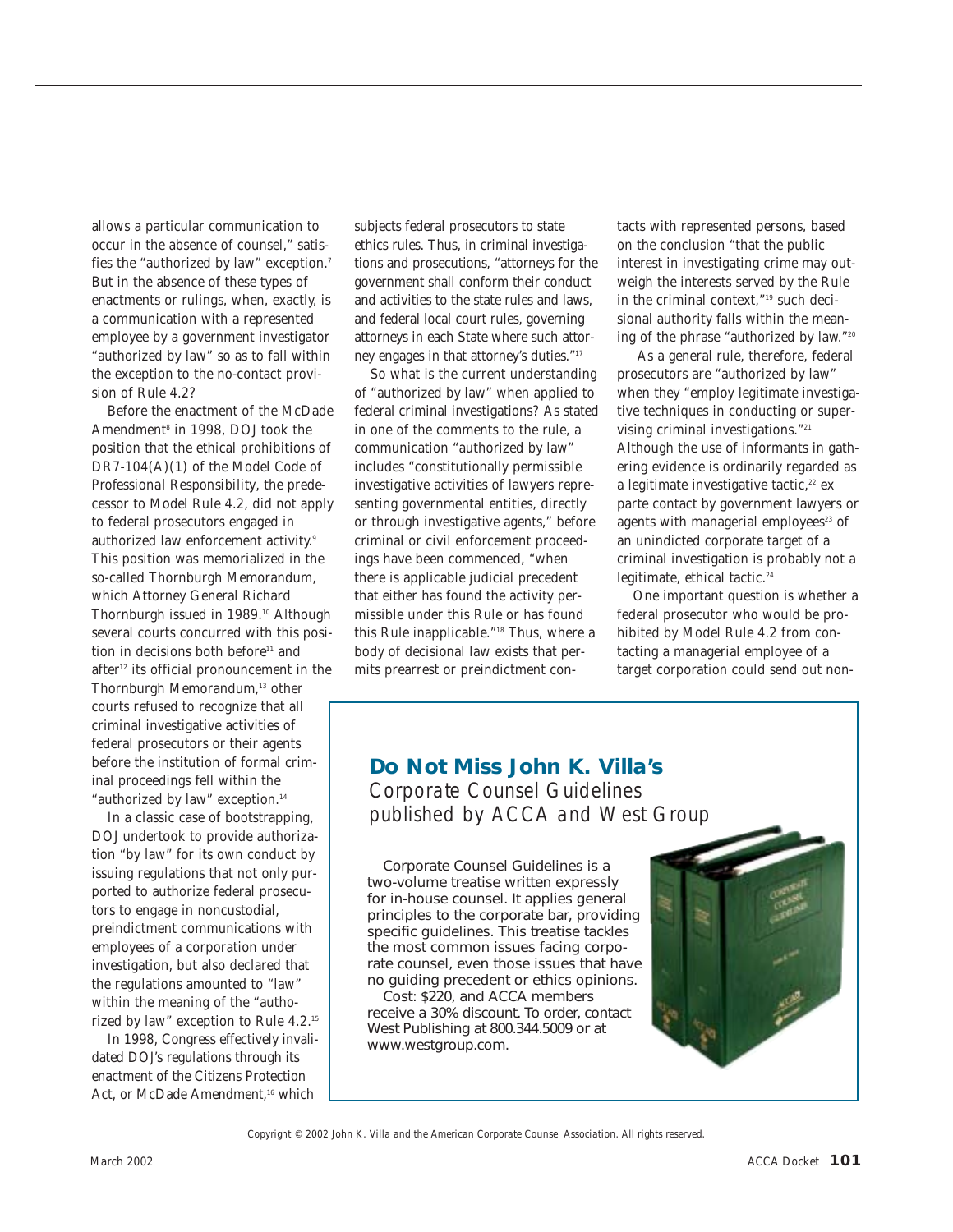

*From this point on . . . Explore information related to this topic.*

## **ONLINE:**

- "Handbook on Response to Catastrophe Investigations," by Horace A. "Topper" Thompson III, McCalla, Thompson, Pyburn, Hymowitz & Shapiro, L.L.P., available on ACCA Online<sup>SM</sup> at www.acca.com/protected/legres/ internali/handbook.html.
- "Internal Investigations: You May Be Working for the Government," *Outside Counsel*, Winter 2001, available on ACCA Online<sup>SM</sup> at www.acca.com/ protected/pubs/oc/winter01/Zuckerman.pdf.
- David M. Zornow and Keith D. Krakaur, *On the Brink of a Brave New World: The Death of Privilege in Corporate Criminal Investigations*, AM. CRIM. L. REV., Spring 2000.

lawyer FBI agents or other investigators to perform the same task. Well, the ABA's answer to this question is clearly no, as indicated in Part XI of ABA Opinion 95-396, which holds that, "if the lawyer has direct supervisory authority over the investigator, then in the context of contacts with represented persons, the lawyer would be ethically responsible for such contacts made by the investigator if she had not made reasonable efforts to prevent them (Rule 5.3(b)); if she [had] instructed the investigator to make them (Rule  $5.3(c)(1)$ ; or if, specifically knowing that the investigator [had] planned to make such contacts[, she had] failed to instruct the investigator not to do so  $(Rule 5.3(c)(2))."$ 

That being said, the law may very well change in the near future depending upon the action of Congress. In view of the horrific events of September 11, 2001, legislation is pending before Congress that seeks to nullify the McDade Amendment and authorize federal prosecutors to direct certain undercover investigative activities notwithstanding state ethics rules to the contrary.<sup>25</sup>

## **NOTES**

- 1. *ABA Model Rules of Professional Conduct*, Rule 4.2 (2001). The *Restatement* similarly proscribes such communication. *See Restatement (Third) of the Law Governing Lawyers* § 99 (2000).
- 2. *ABA Comm. on Ethics and Professional Responsibility*, Formal Op. 95-396 (1995); *see also* Polycast Tech. Corp. v. Uniroyal, Inc., 129 F.R.D. 621, 625 (S.D.N.Y. 1990) (rule prevents lawyer from using his superior legal skills so as to obtain unwise statements from lay person, preserves the integrity of the attorney-client relationship, and protects against the inadvertent disclosure of privileged information).
- 3. *See* Hill v. St. Louis Univ., 123 F.R.D. 1114, 1121 (8th Cir. 1997) (recognizing application of Rule 4.2 to organizational employees); *see also* Niesig v. Team I, 76 N.Y.2d 363, 559 N.Y.S.2d 493, 558 N.E.2d 1030 (N.Y. 1990); Wright v. Group Health Hosp., 691 P.2d 564 (Wash. 1984); Dent v. Kaufman, 185 W.Va. 171, 406 S.E.2d 68 (1991) (cases recognizing application of nocontact rule to corporate employees and delineating standards for determining its application to particular employees); *ABA Model Rules of Professional Conduct*, Rule 4.2, cmt. 4, *infra*, n. 23.
- 4. *See* In re Disciplinary Proceedings Regarding John Doe, 876 F. Supp. 265, 268 (M.D. Fla. 1993); *see also*, *infra*, notes 11 and 12.
- 5. *See* United States v. McDonnell Douglas Corp.,132 F.3d 1252 (8th Cir. 1998) (ex parte contact with corporate employees without the consent of counsel is not authorized by law); United States v. Hammad, 858 F.2d 834, 838–40 (2d Cir. 1988), *cert. denied*, 498 U.S. 871 (1990) (refusing to set forth a "bright-line rule" that would sanction preindictment ex parte contacts with corporate employees by federal investigators as authorized by law).
- 6. *ABA Comm. on Ethics and Professional Responsibility*, Formal Op. 95-396, *supra* note *2*.
- 7. *Id*.
- 8. 28 U.S.C. § 530B.
- 9. *See* Richard Thornburgh, U.S. Department of Justice, *Memorandum, Communications with Persons Represented by Counsel* (June 6, 1989).
- 10. *Id*.
- 11. *See* United States v. Sutton, 801 F.2d 1346, 1366 (D.C. Cir. 1986); United States v. Fitterer, 710 F.2d 1328, 1333 (8th Cir.), *cert. denied*, 464 U.S. 852 (1983); United States v. Kenny, 645 F.2d 1323, 1339 (9th Cir.), *cert. denied*, 452 U.S. 920 (1981); United States v. Lemonakis, 485 F.2d 941, 945 (D.C. Cir. 1973), *cert. denied*, 415 U.S. 989 (1974).
- 12. *See* United States v. Balter, 91 F.3d 427 (3d Cir.), *cert. denied*, 117 S.Ct. 518 (1996); United States v. Heinz, 983 F.2d 609, 613 (5th Cir. 1993); United States v. Ryans, 903 F.2d 731, 739 (10th Cir.), *cert. denied*, 498 U.S. 855 (1990); In re Doe, 876 F. Supp. 265, 269 (M.D. Fla. 1993).
- 13. *See supra* note 2. In holding the no-contact rule inapplicable to government investigations, some courts have held that it is coextensive with the Sixth Amendment's right to counsel and, consequently, is inapplicable to noncustodial investigations by government agents or informants before the institution of judicial proceedings. *See* United States v. Heinz, 983 F.2d 609, 613 (5th Cir. 1993). Other courts, relying on the pre-1995 version of the rule, which used the term "party" rather than the term "person," have limited application of the rule to those who have been made defendants in criminal proceedings, *see* United States v. Balter, 91 F.3d 427 (3d Cir.), *cert. denied*, 117 S.Ct. 518 (1996); United States v. Ryans, 903 F.2d 731, 739 (10th